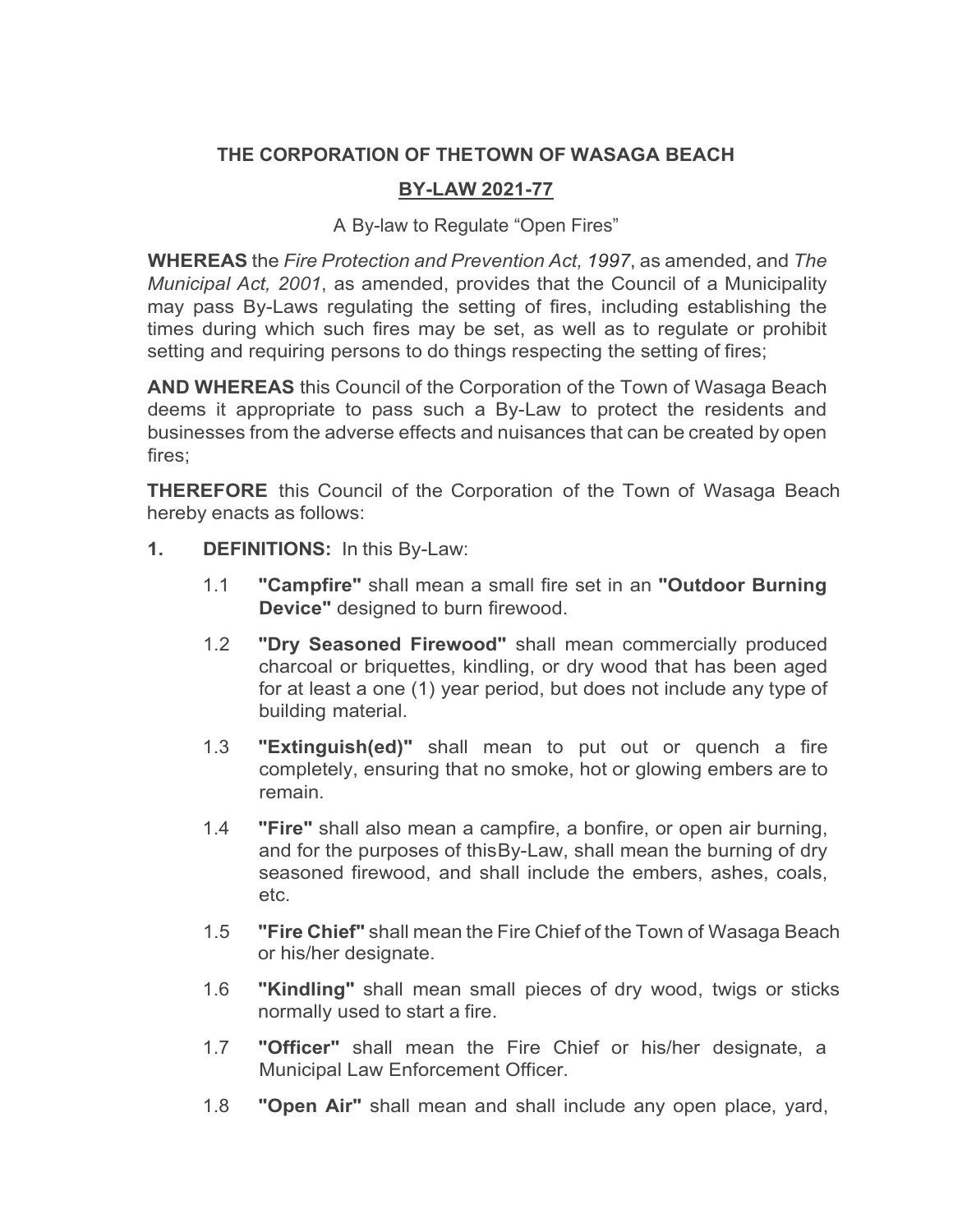field or construction area which is not enclosed by a building or structure.

- 1.9 **"Owner"** shall mean any person, firm or corporation having control over any portion of the building or property under consideration and includes the persons in the building or property.
- 1.10 **"Outdoor Burning Device"** includes any non-combustible device enclosed on all sides and constructed of masonry, concrete, stone, heavy gauge metal or a commercially produced fire containment product such as a chiminea or fire bowl.
- 1.11 **"Nuisance"** shall mean a fire that is poorly maintained and creating excessive smoke, smell, airborne sparks, or embers that are likely to disturb others as determined by an investigating Officer. A well maintained fire which is not causing excessive smoke, smell, airborne sparks or embers shall not be considered a nuisance.
- 1.12 **"Town"** shall mean the Corporation of the Town of Wasaga Beach.

## **2. General Provisions Applicable to All Properties:**

- 2.1 No person shall set or maintain a fire unless it is enclosed in an outdoor burning device as defined in this By-Law.
- 2.2 No person shall burn anything other than kindling and dry seasoned firewood.
- 2.3 No person shall set or maintain a fire unless the necessary tools and/or water to extinguish same, is within three (3) meters of the location of the fire.
- 2.4 No person shall set or maintain a fire exceeding one (1) meter in diameter, nor shall the fire exceed one-half (1/2) a meter in height.
- 2.5 No person shall set or maintain a fire without three (3) meters of space free and clear of combustible material around the perimeter.
- 2.6 No person shall set a fire within three (3) meters of any building, structure, tent/trailer, hedge, fence, overhead wire or lot line.
- 2.7 All outdoor burning devices shall be located on a non-combustible surface extending beyond the outdoor burning device to a distance equal to the height of the device.
- 2.8 No person shall set or maintain a fire between 1:00 am and 6:00 am.
- 2.9 No person shall leave a fire attended by anyone under the age of sixteen (16).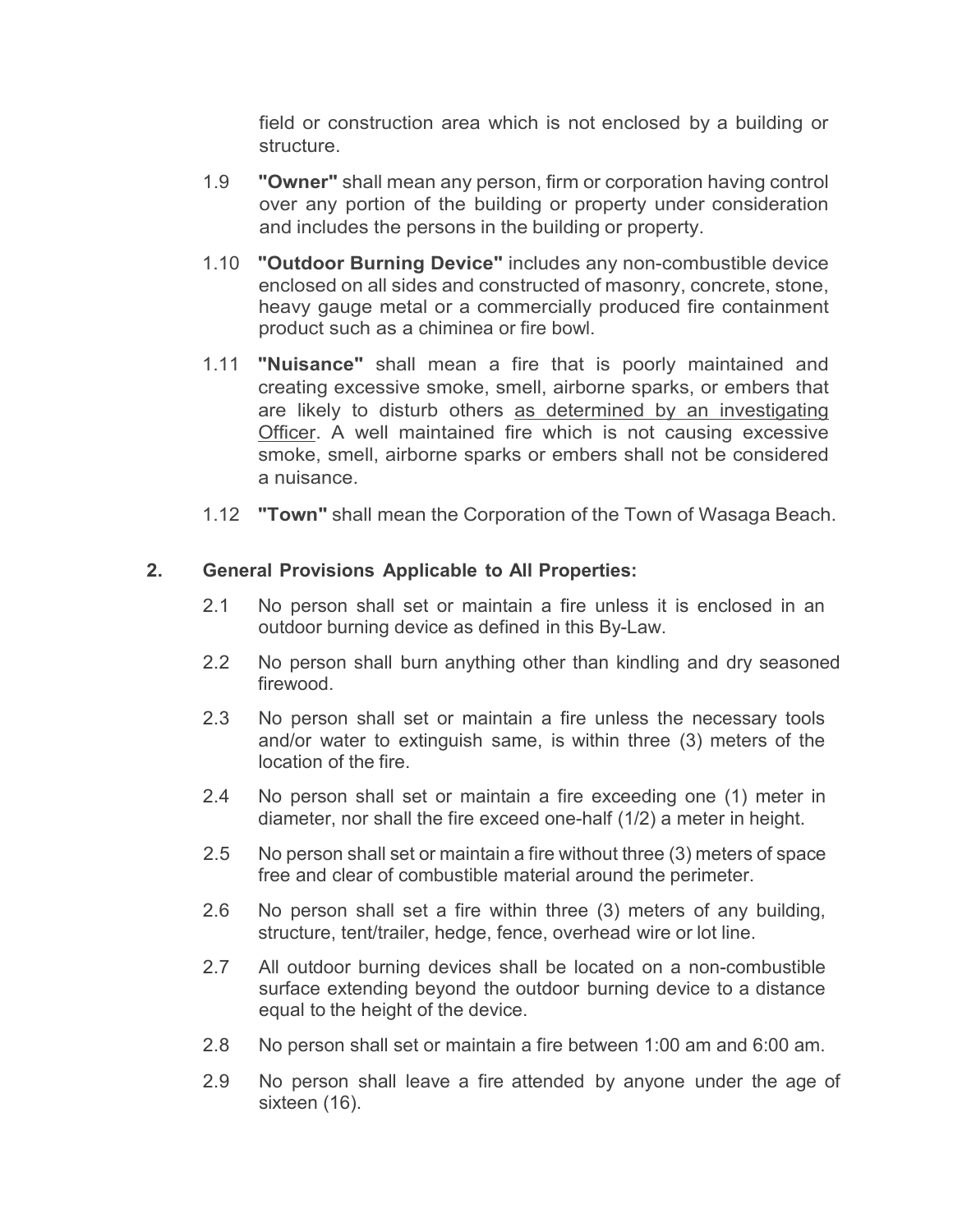- 2.10 No person shall leave a fire without ensuring it is properly extinguished.
- 2.11 No person shall set or maintain a fire when a fire ban is in effect.
- 2.12 No person shall set or maintain a fire when there is no air movement or when Environment Canada issues an air quality advisory for this area.
- 2.13 No person shall set or maintain a fire in rain, fog or when the wind velocity is reported to be greater than twenty-four (24) kilometers per hour.
- 2.14 No person shall set or maintain a fire that in the opinion of an investigation officer is creating a nuisance (see definition).
- 2.15 No person shall fail to extinguish a fire when such fire is creating a nuisance.
- 2.16 No person shall set a non-confined fire unless written permission has been received from the Fire Chief.
- 2.17 No person shall set or maintain a fire on land owned by the Town without first obtaining written permission to do so from the Fire Chief.
- 2.18 The owner of property on which a fire has been set or permitted to burn shall be deemed to have permitted the fire to burn and assumes all responsibility and liability.

#### **3. Additional Provisions specific to Commercial Properties:**

- 3.1 The owner or operator of such business(es) shall ensure fires are maintained pursuant to the General Rules as specified in Sections 2.1 to 2.18.
- 3.2 When conducting an inspection on an application/renewal for a Business License for a tourist establishment or tourist & trailer camp/campground, the Fire Chief shall determine, in consultation with the owner or operator, the number of fires to be allowed. In making this determination the Fire Chief may require drawings or site plans, or set out requirements to ensure maximum public safety and to prohibit any nuisance as defined in this By-Law. The decision of the Fire Chief or designate shall be final.
- 3.3 No owner or operator of tourist establishment or tourist & trailer camp/campground, shall exceed the number of fires as determined by the Fire Chief under Section 3.2 above.
- 3.4 The owner or operator of such business(s) affected by Section 3.2 shall make every effort to have their tenants/occupants utilize barbecues, hibachis, camp stoves, or fires using coal or briquettes,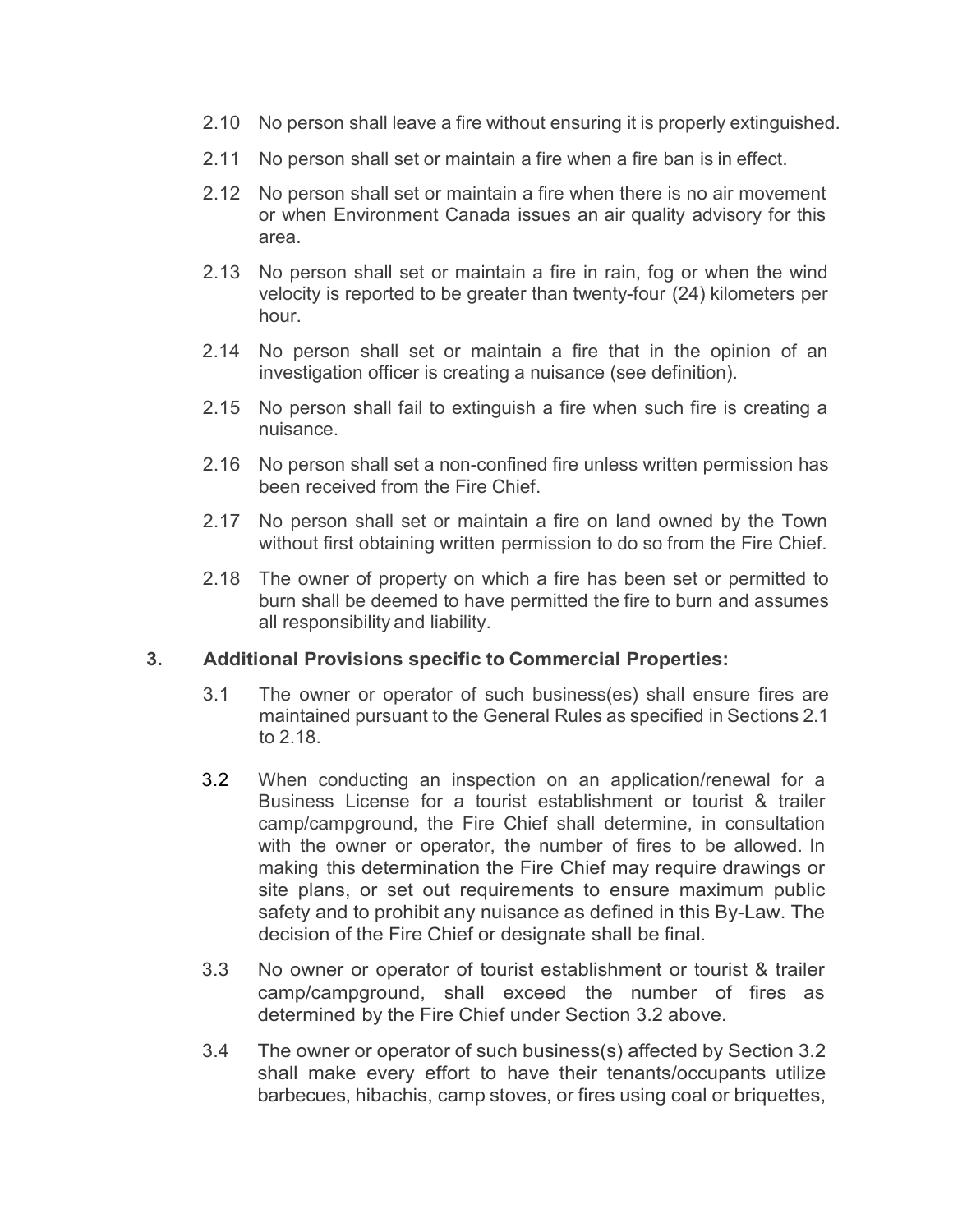forthe purposes of cooking food, in an effort to minimize smoke pollution within the Town of Wasaga Beach.

## **4. FIRE CHIEF EXEMPTIONS**

- 4.1 The Fire Chief may exempt any person(s) or organizations from any provisions of Section 2 of this By-law (General Provisions Applicable to All Properties), on such terms and conditions deemed appropriate to maintain the intent of the By-law, where:
	- a) such request is submitted in writing and contains sufficient particulars for a proper review and decision, and;
	- b) such request is for a temporary exemption, that does not exceed a six-month duration.
- 4.2 The Fire Chief or an Officer may vary, cancel or rescind at any time, any exemptions issued.
- 4.3 Such notification under 4.2 above may be given orally and/or in writing.
- 4.4 The Fire Chief shall issue such exemptions, in writing, and shall maintain a record of such exemptions and shall forward a copy of the exemption to the Clerk and the Municipal Law Enforcement Department .
- 4.5 The decision by the Fire Chief to refuse an exemption request shall be final and not subject to an appeal process.
- 4.6 Any person(s) or organization that receives an exemption, shall comply with any terms and conditions, if any, that are established with exemption, and shall comply with all other provisions of the Bylaw for which an exemption was not granted.
- 4.7 Any person(s) or organization that receives an exemption shall maintain a copy at any time/location the exemption applies and shall immediately produce a copy of such exemption, on request of the Fire Chief, an Officer or Police Officer, for examination.

#### **5. ENTRY AND INSPECTION:**

- 5.1 An Officer may, at any time, enter onto land to determine whether this By-Law is being complied with and direct that action be taken to bring the fire into compliance, including ordering that the fire be extinguished.
- 5.2 Every owner shall permit the Officer to inspect any land for the purpose of determining compliance with this By-Law.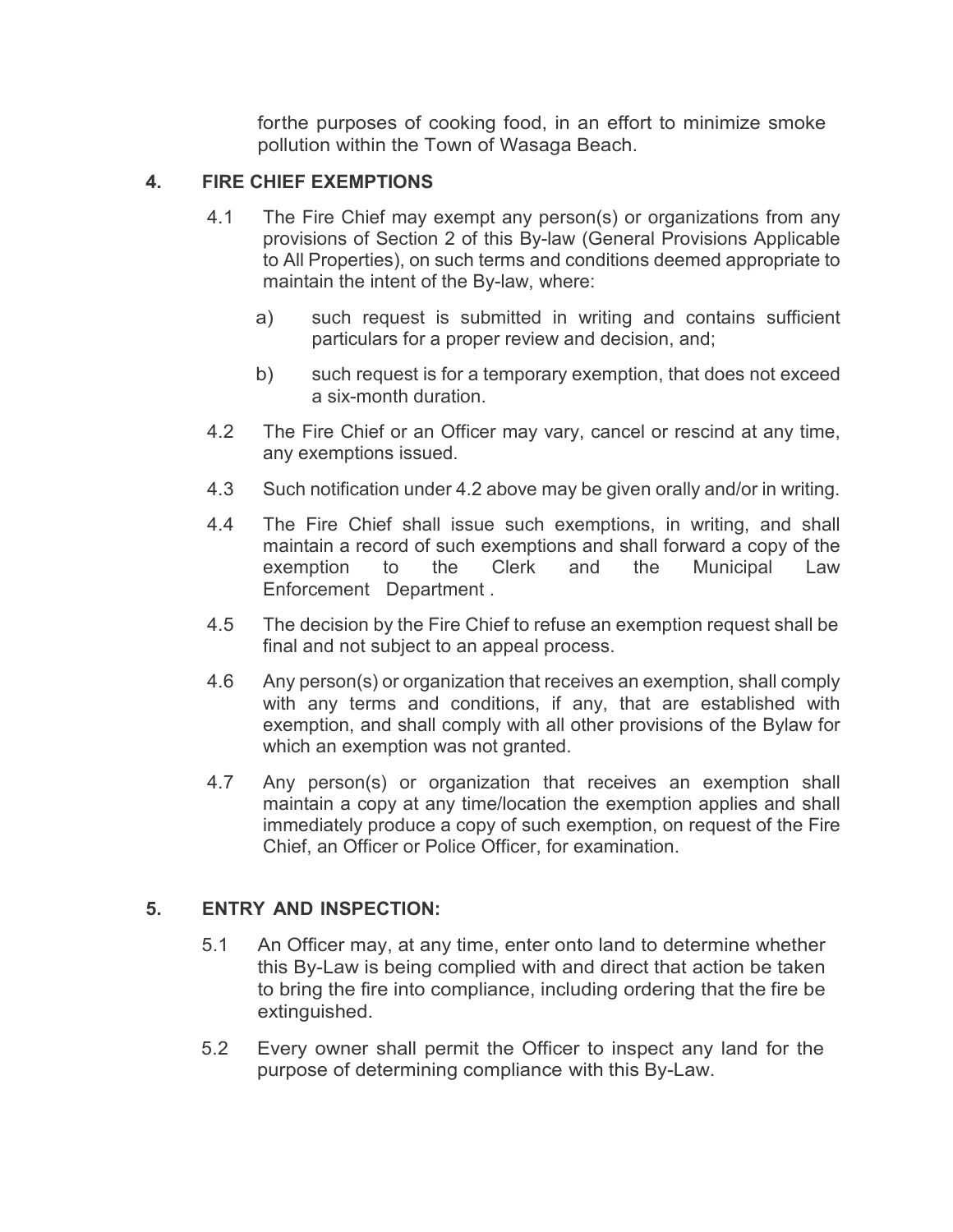## **6. OBSTRUCTION:**

- 6.1 No person shall hinder or obstruct, or attempt to hinder or obstruct, any Officer exercising a power or performing a duty under this By-Law.
- 6.2 Any person who has been alleged to have contravened any of the provisions of this By-Law, shall identify themselves to the Officer upon request, failure to do so shall be deemed to haveobstructed or hindered the Officer in the execution of his duties.

# **7. PENALTY**

7.1 Any person who contravenes any of the provisions of this By-Law is guilty of an offence and upon conviction is liable to a fine as provided for in the *Provincial Offences Act, R.S.O. 1990,ch 33*, as amended.

# **8. ADMINISTRATION AND ENFORCEMENT:**

- 8.1 An Officer is hereby vested with the authority of enforcing the provisions of this By-Law.
- 8.2 The Fire Chief may revoke the privilege of burning under this by-law if a property owner is unable/unwilling to meet the provision of this by-law or if they have demonstrated repeated non-compliance for the by-law.
- 8.3 Upon the Fire Department extinguishing a fire that is not in accordance with any section of this By-Law, the owner is responsible to pay the full associated costs including firefighting labour, consumable equipment and supplies and apparatus as determined by the Fire Chief, pursuant to the Fees and Charges By-law.

Any unpaid charges will be added to the tax roll of the subject property and be collected in thesame manner as municipal taxes.

# **9. INDEMNIFICATION:**

9.1 The owner shall indemnify and save harmless the Corporation of the Town of Wasaga Beach from any and all claims, demands, causes of action, losses, costs or damages that the Town may suffer, incur or be liable for resulting from the open air fires as set out in the By-Law whether with or without negligence on the part of the owner or the owners agent.

# **10. VALIDITY AND SEVERABILITY:**

10.1 Should any provision of this By-Law be declared invalid by a Court of competent jurisdictionsuch offending provision shall be deemed